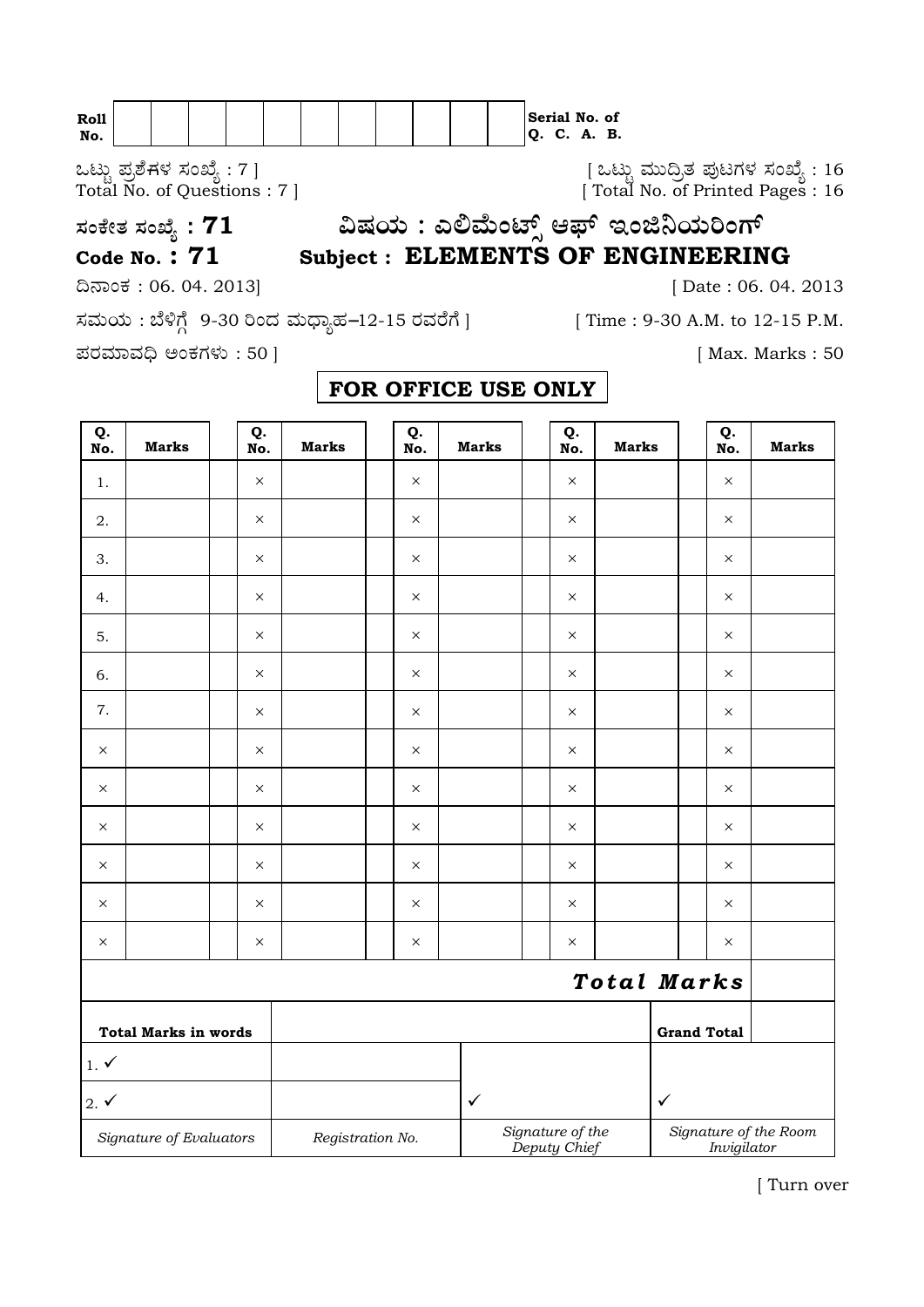*General Instructions* :

- i) The Question-cum-Answer Booklet consists of 7 objective and subjective types of questions.
- ii) Space has been provided against each objective type question. You have to choose the correct choice and write the complete answer in the space provided.
- iii) For subjective type questions enough space for each question has been provided. You have to answer the questions in the space.
- iv) Follow the instructions given against both the objective and subjective types of questions.
- v) Candidate should not write the answer with pencil. Answers written in pencil will not be evaluated ( Except Graphs, Diagrams & Maps ).
- vi) In case of Multiple Choice, Fill in the blanks and Matching questions, scratching / rewriting / marking is not permitted, thereby rendering to disqualification for evaluation.
- vii) For reading the questions 15 minutes of extra time has been provided.
- *Note :* Answer questions from Sections *A* & *B* as per the instructions given under them.

## **SECTION – A**

*Instruction :* Answer Question **No. 1** and any *two* full questions of the remaining.

- 1. Fill in the blanks with the appropriate word(s) selecting from the choices given in the brackets :  $10 \times 1 = 10$ 
	- a) In .................................. pump piston is used for movement.

( *centrifugal , reciprocating, gear* )

- *Ans :*
- b) Thermal efficiency of ................................. engine is more.

( *steam, gas, I.C.* )

*Ans :*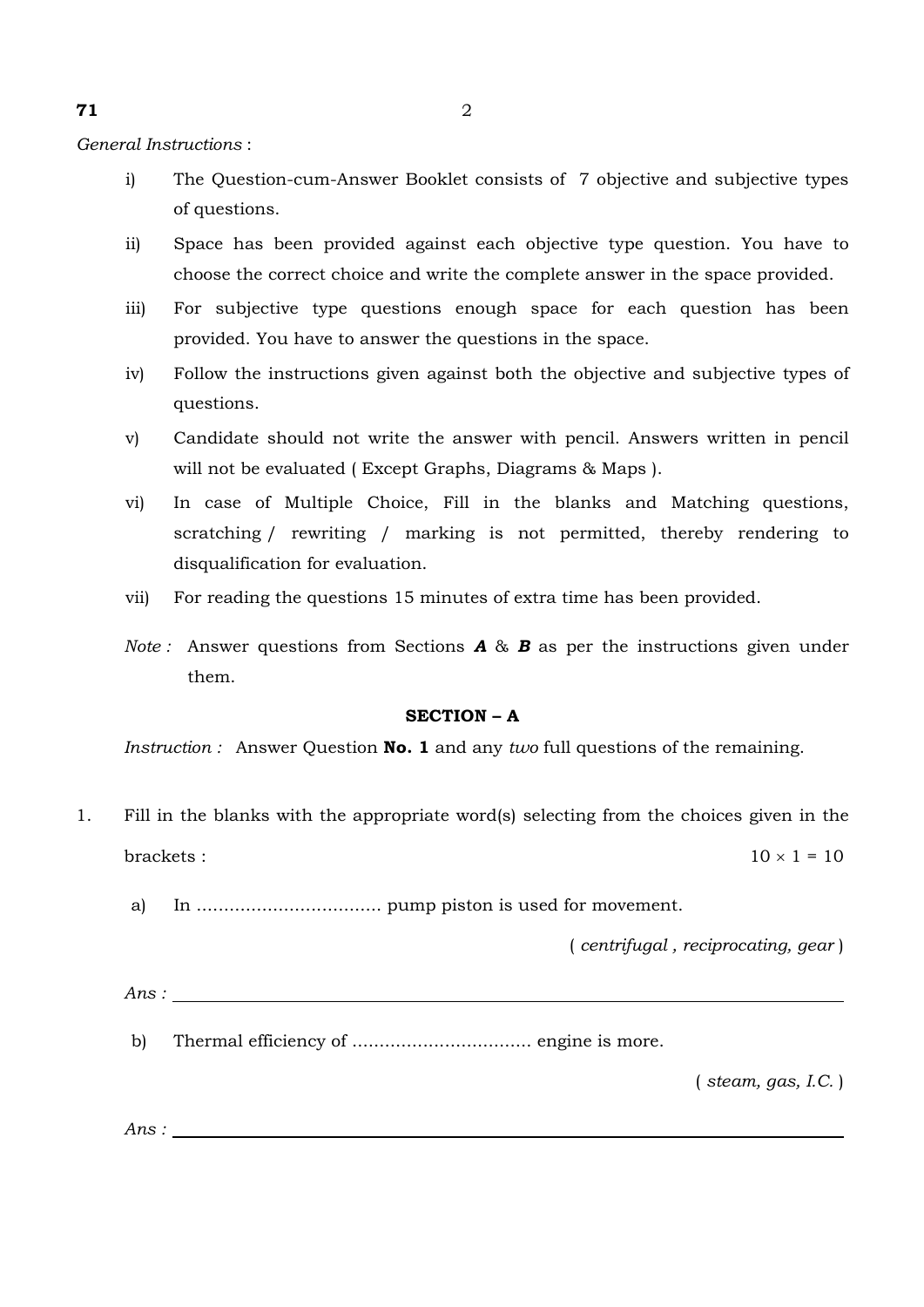|               | 3<br>71                                                                                                                                                                                                                                                                                        |
|---------------|------------------------------------------------------------------------------------------------------------------------------------------------------------------------------------------------------------------------------------------------------------------------------------------------|
| $\mathbf{c})$ |                                                                                                                                                                                                                                                                                                |
|               | (saturated steam, superheated steam, wet steam)                                                                                                                                                                                                                                                |
|               | Ans:                                                                                                                                                                                                                                                                                           |
| d)            |                                                                                                                                                                                                                                                                                                |
|               | electricity.<br>$($ steam, water, gas $)$                                                                                                                                                                                                                                                      |
|               | Ans: $\frac{1}{2}$ and $\frac{1}{2}$ and $\frac{1}{2}$ and $\frac{1}{2}$ and $\frac{1}{2}$ and $\frac{1}{2}$ and $\frac{1}{2}$ and $\frac{1}{2}$ and $\frac{1}{2}$ and $\frac{1}{2}$ and $\frac{1}{2}$ and $\frac{1}{2}$ and $\frac{1}{2}$ and $\frac{1}{2}$ and $\frac{1}{2}$ and $\frac{1}{$ |
| $\epsilon$ )  |                                                                                                                                                                                                                                                                                                |
|               | (Blow off valve, Fusible plug, Safety valve)                                                                                                                                                                                                                                                   |
|               | Ans:                                                                                                                                                                                                                                                                                           |
| f)            |                                                                                                                                                                                                                                                                                                |
|               | (reluctance, inductance, resistance)                                                                                                                                                                                                                                                           |
|               | Ans:                                                                                                                                                                                                                                                                                           |
| g)            |                                                                                                                                                                                                                                                                                                |
|               | (volt, ampere, wat)                                                                                                                                                                                                                                                                            |
|               |                                                                                                                                                                                                                                                                                                |
| h)            |                                                                                                                                                                                                                                                                                                |
|               | (alternating current, direct current, eddy current)                                                                                                                                                                                                                                            |
|               | Ans:                                                                                                                                                                                                                                                                                           |
|               |                                                                                                                                                                                                                                                                                                |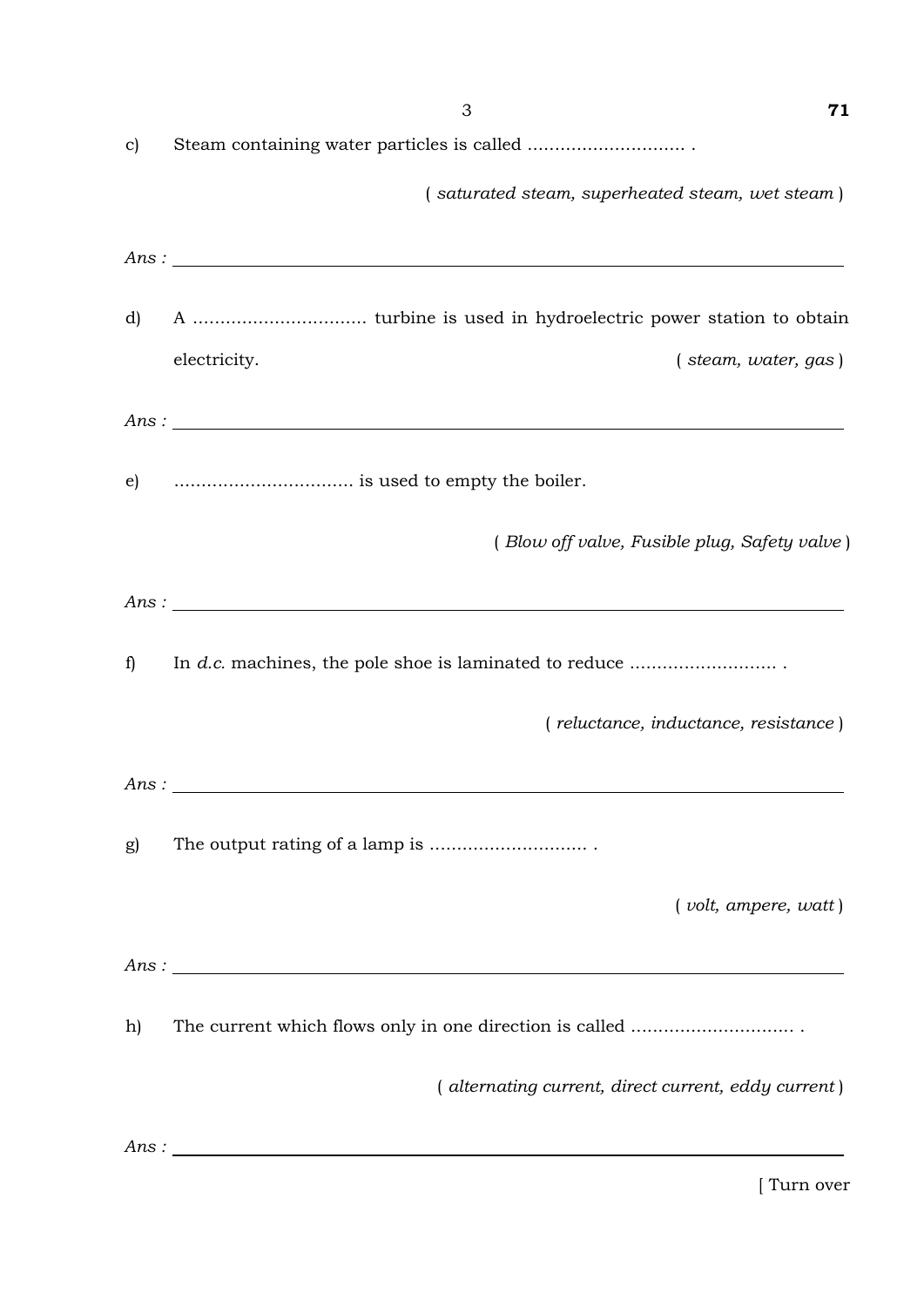|              | 4                                                                              |
|--------------|--------------------------------------------------------------------------------|
| $\mathbf{i}$ |                                                                                |
|              | $($ voltmeter, energymeter, wattmeter $)$                                      |
|              | Ans:                                                                           |
| j)           | The whole circuit of a domestic wiring is protected against short circuits and |
|              |                                                                                |
|              | (miniature circuit breaker, main switch, earthing)                             |
|              |                                                                                |
| a)           | What is a boiler ?<br>$\overline{2}$                                           |
|              |                                                                                |
|              |                                                                                |
|              |                                                                                |
|              |                                                                                |
|              |                                                                                |
| b)           | Name the essential accessories of a boiler.<br>$\overline{2}$                  |
|              |                                                                                |
|              |                                                                                |
|              |                                                                                |
|              |                                                                                |
|              |                                                                                |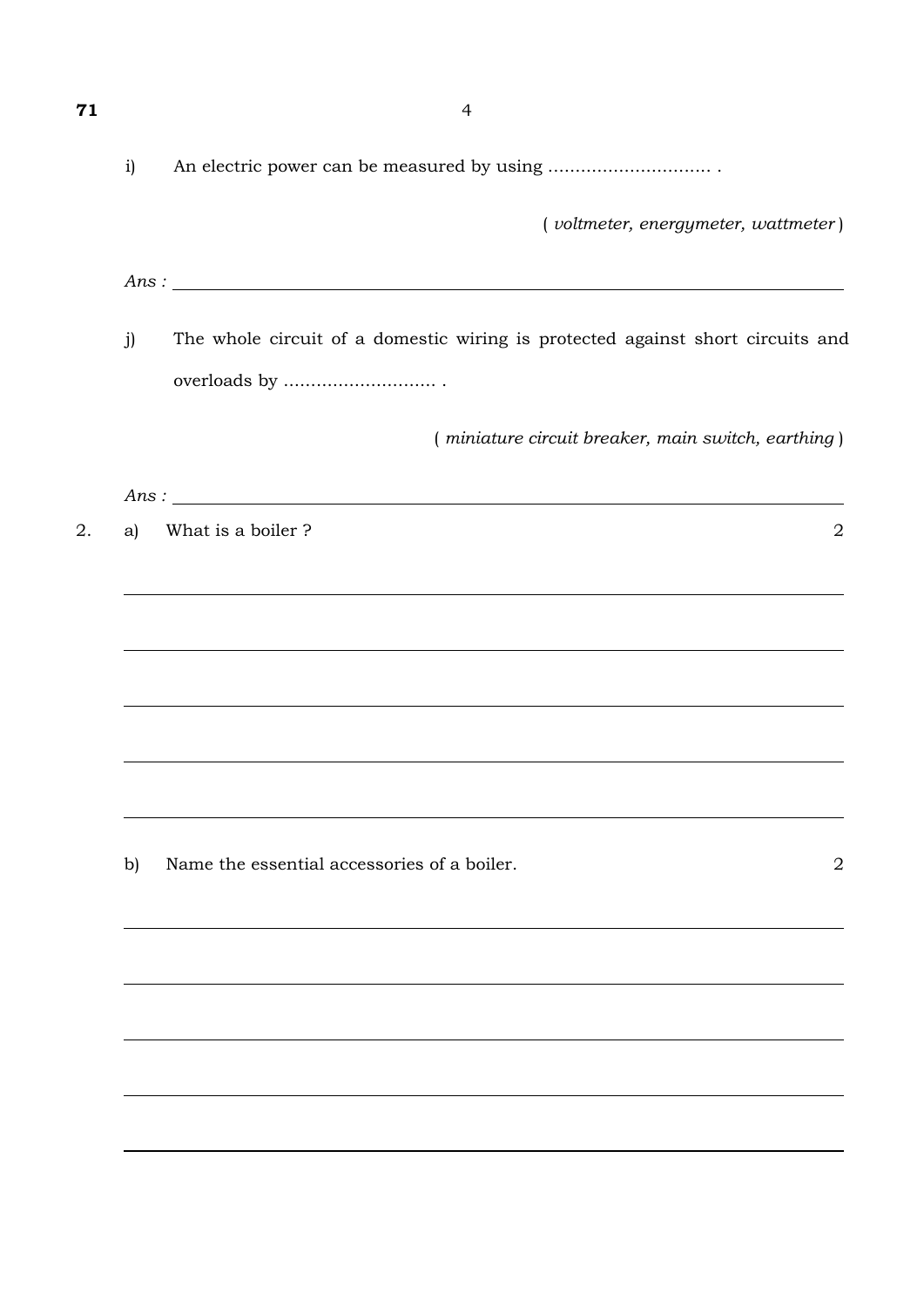c) Draw a neat sketch of simple vertical boiler and explain briefly. 6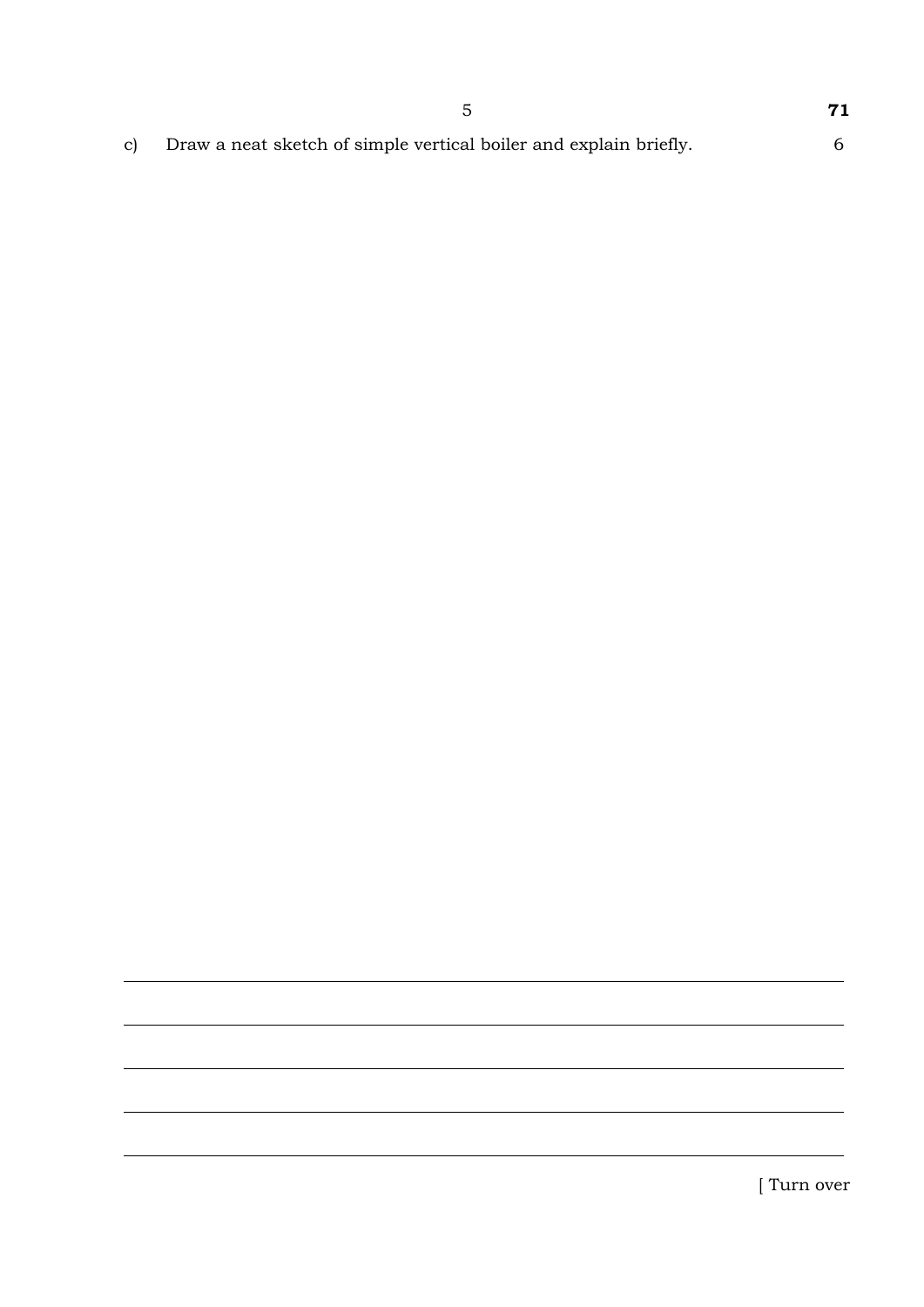| Define pump.<br>Mention the uses of pumps. |
|--------------------------------------------|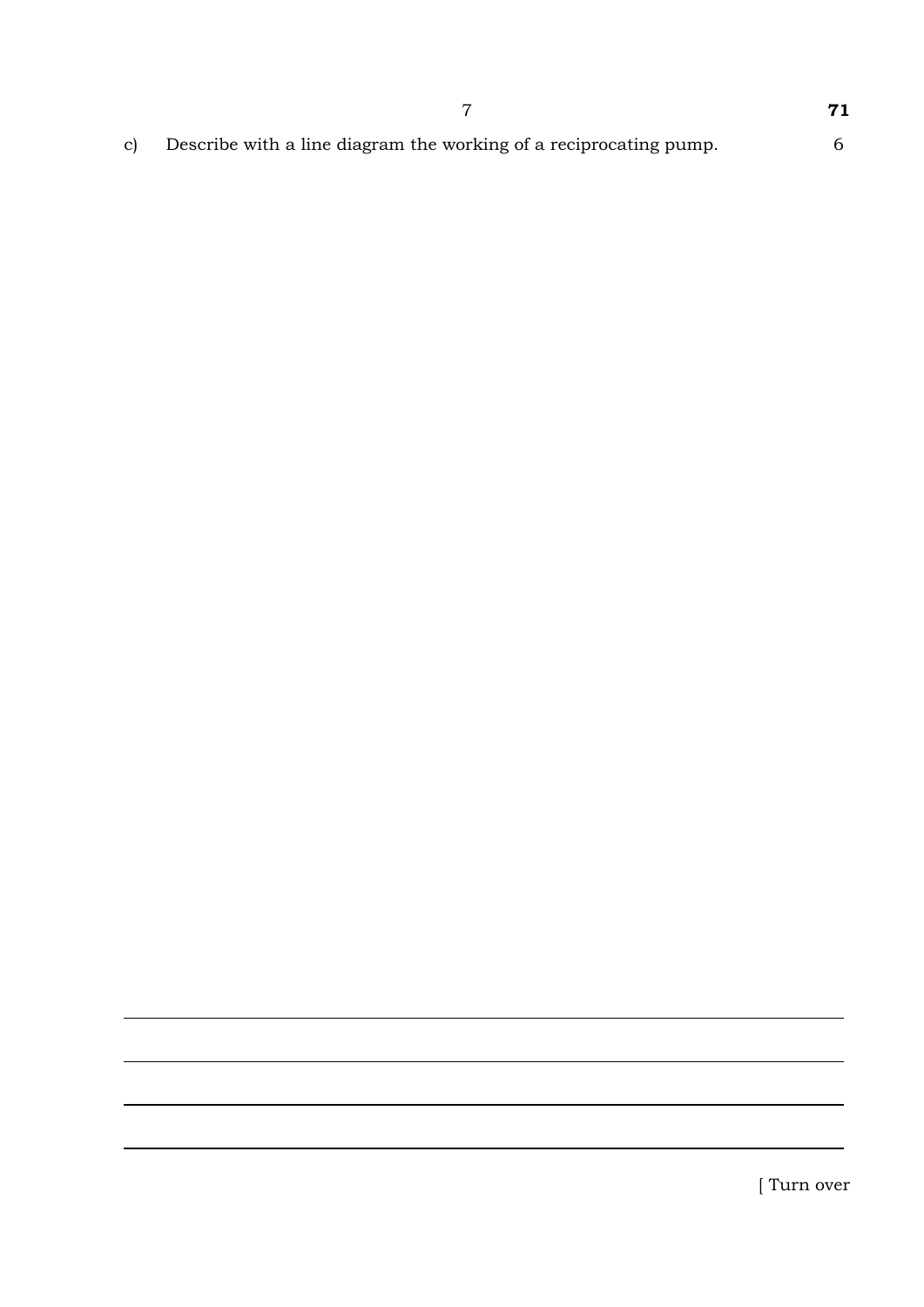| a) | Differentiate between petrol and diesel engines. |  |
|----|--------------------------------------------------|--|
|    |                                                  |  |
|    |                                                  |  |
|    |                                                  |  |
|    |                                                  |  |
|    |                                                  |  |
| b) | Classify I.C. engines.                           |  |
|    |                                                  |  |
|    |                                                  |  |
|    |                                                  |  |
|    |                                                  |  |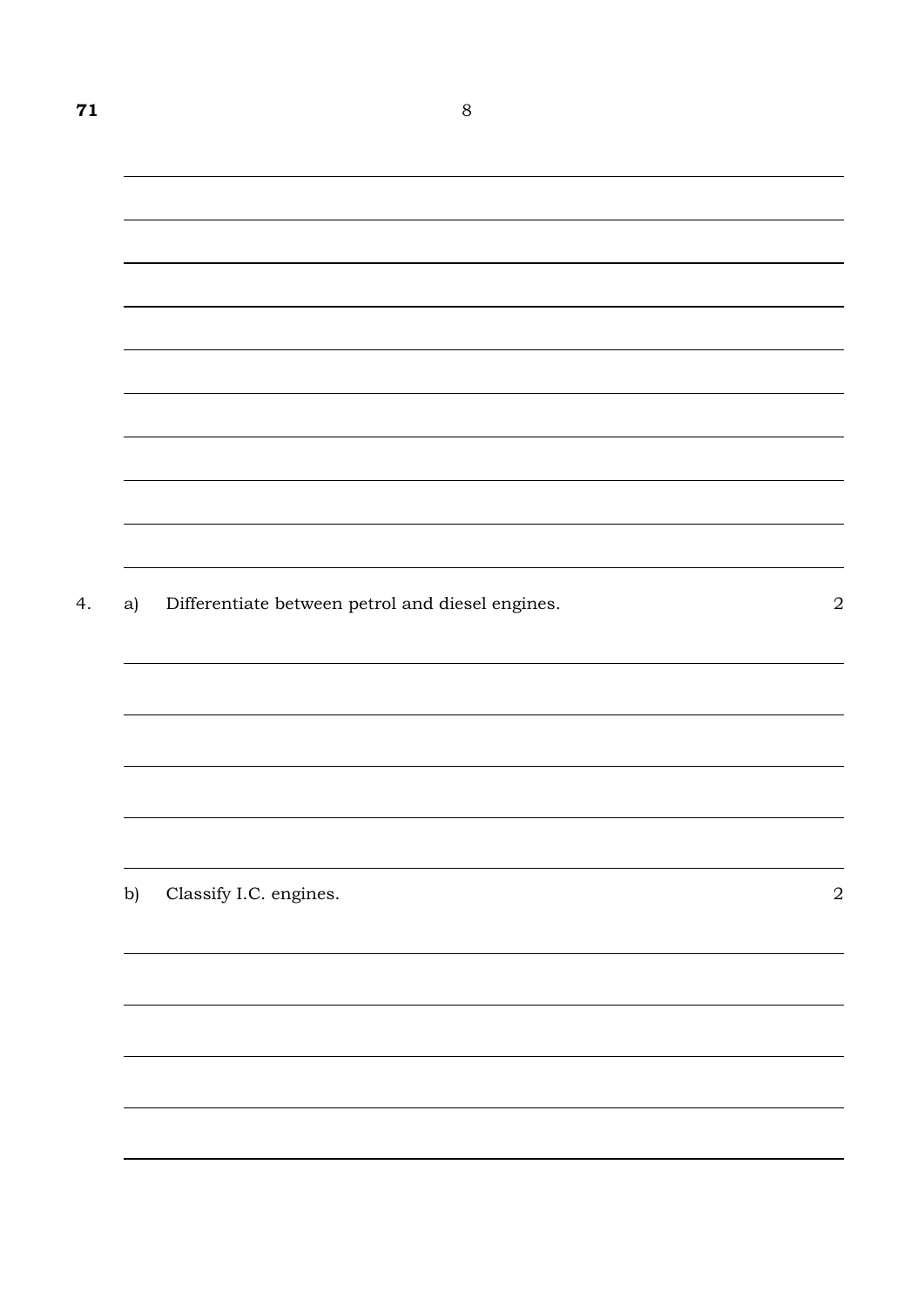c) Explain with a neat diagram the working of a two-stroke petrol engine. 6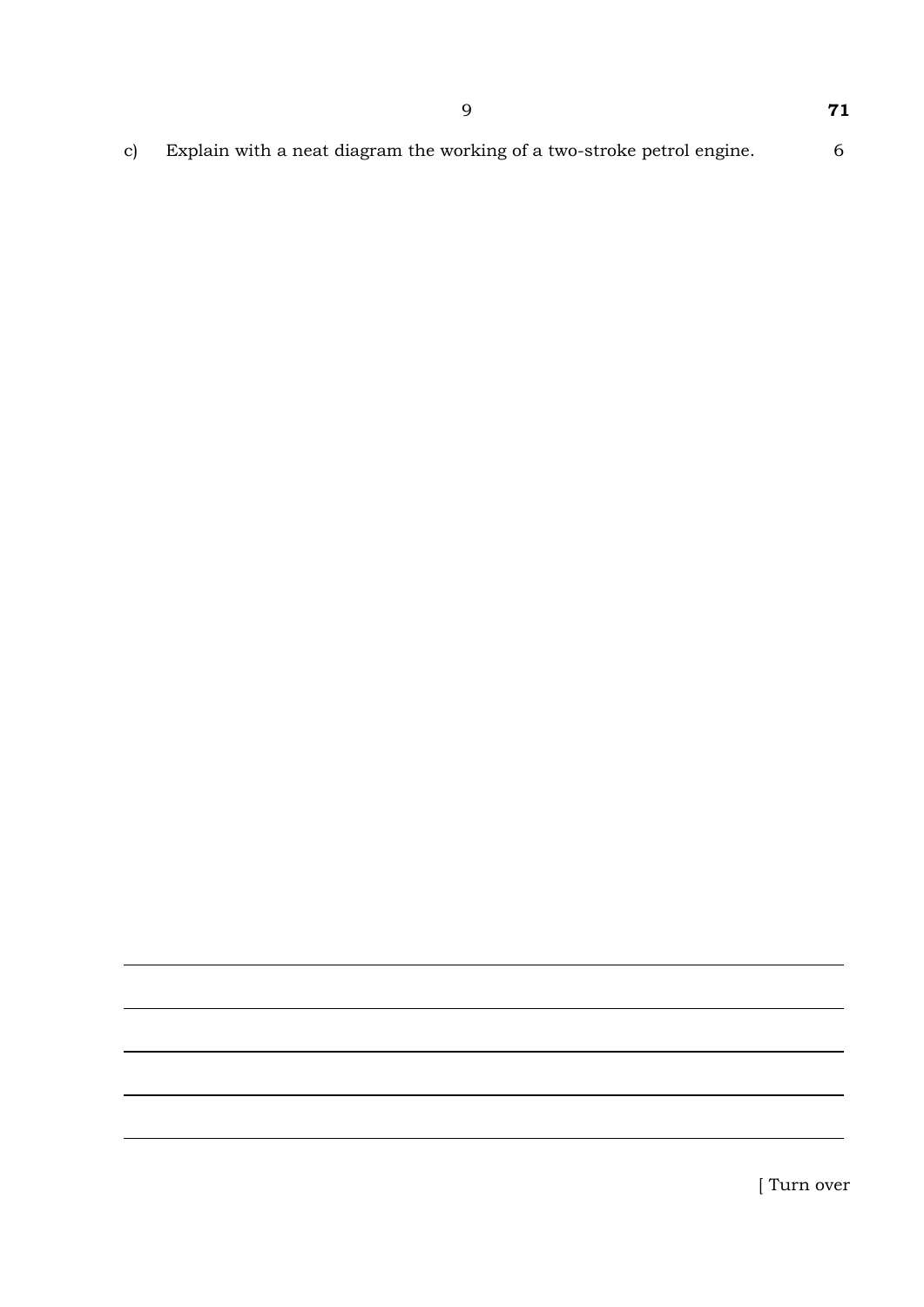## **SECTION – B**

*Instruction :* Answer any *two* full questions of the following.

<u> 1989 - Johann Stoff, amerikansk politiker (d. 1989)</u>

|  |  | a) What is an alternator? On what principle does it operate? |  |
|--|--|--------------------------------------------------------------|--|
|--|--|--------------------------------------------------------------|--|

b) Name the three types of self-excited *d.c.* generators. 3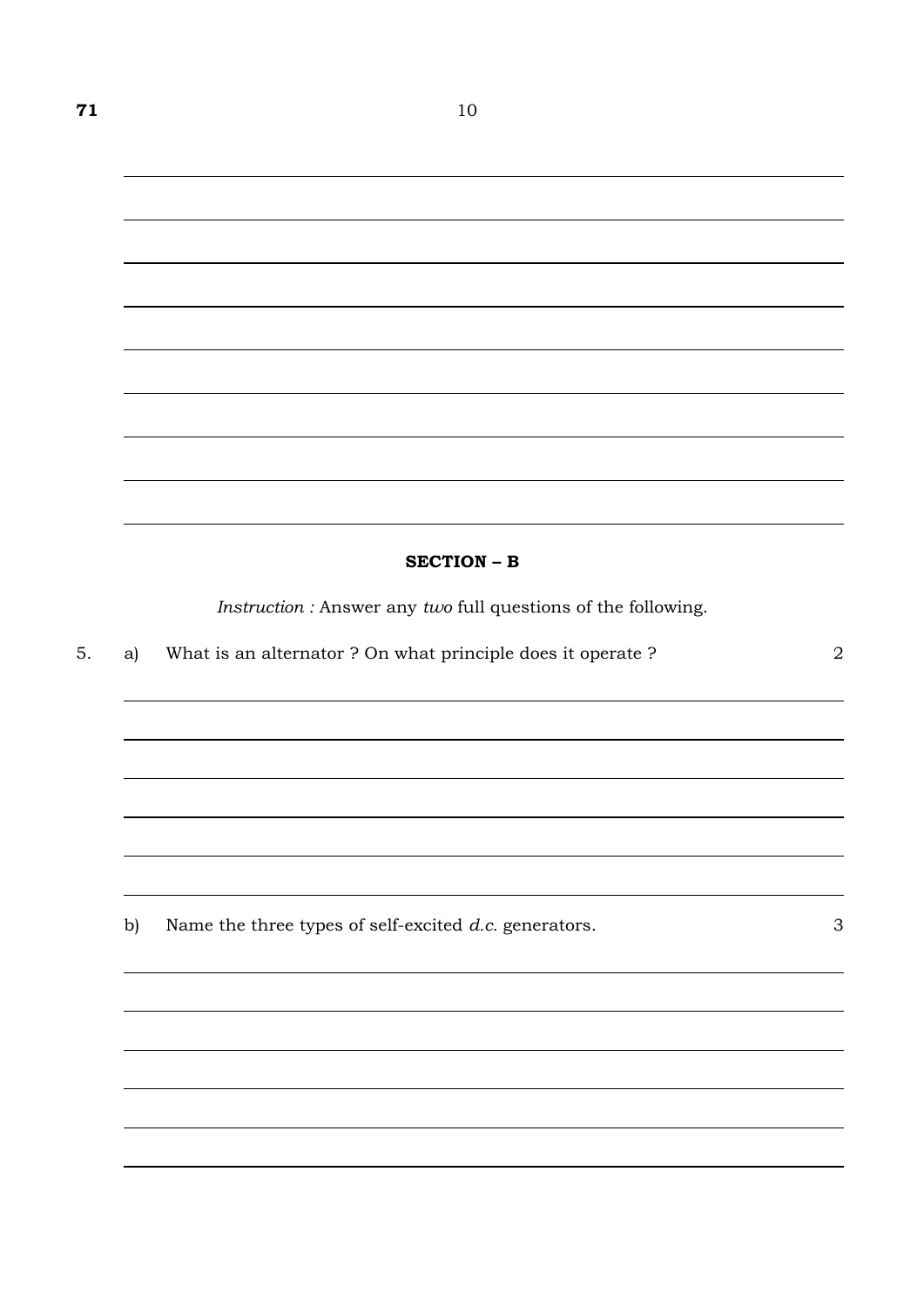c) What is back *e.m.f.* ? A 230 V, 5 HP motor has a armature resistance of 0·3 ohm and full load armature current of 60 ampere. Find the back *e.m.f.* 5

| a) | Give any two uses of squirrel cage induction motor. |  |
|----|-----------------------------------------------------|--|
|    |                                                     |  |
|    |                                                     |  |
|    |                                                     |  |
|    |                                                     |  |
|    |                                                     |  |
|    |                                                     |  |
|    |                                                     |  |
|    |                                                     |  |
|    |                                                     |  |
|    |                                                     |  |
|    |                                                     |  |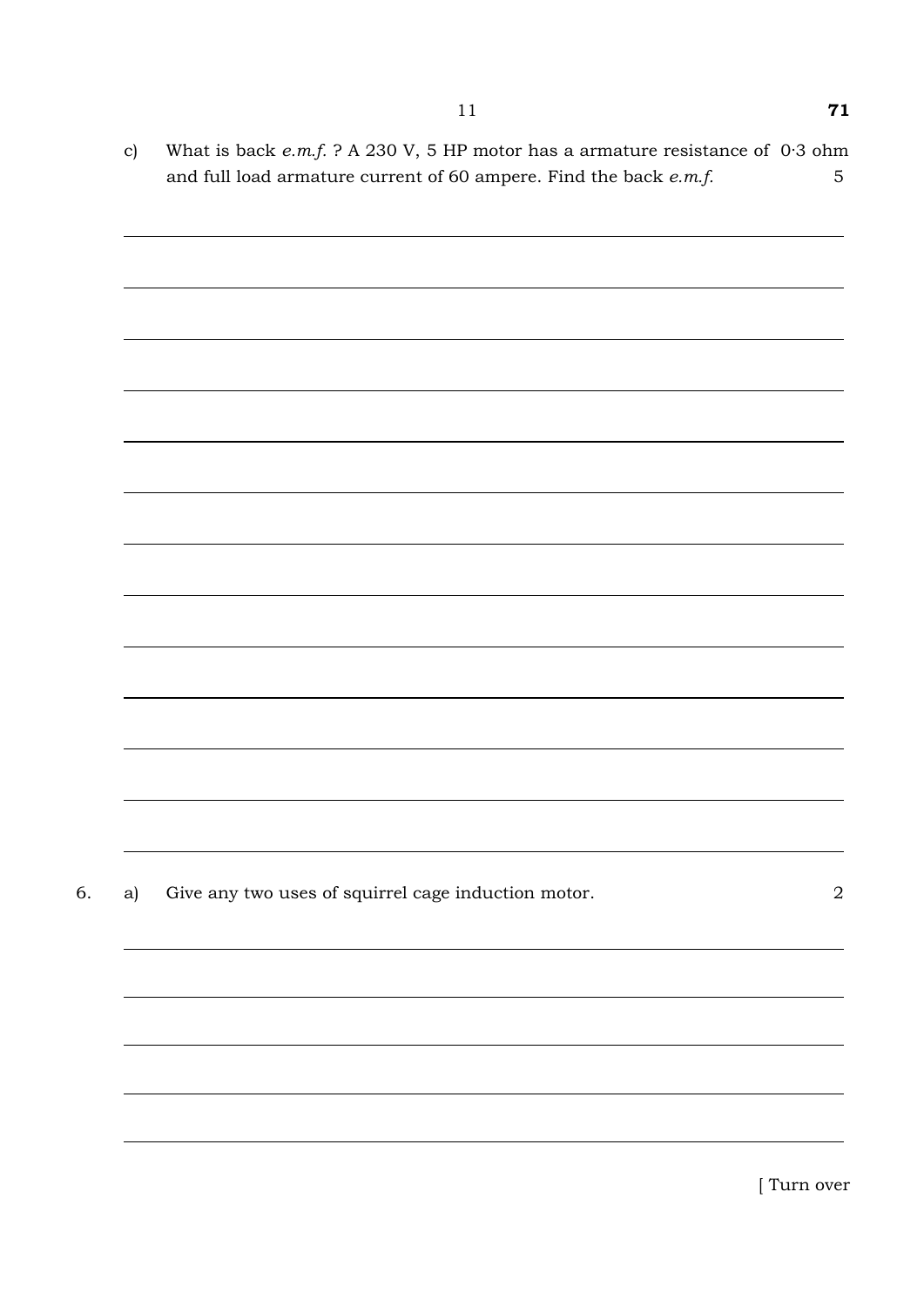Draw a sine wave of  $a.c.$  and mark cycle and amplitude on it. b)

 $\mathfrak{Z}$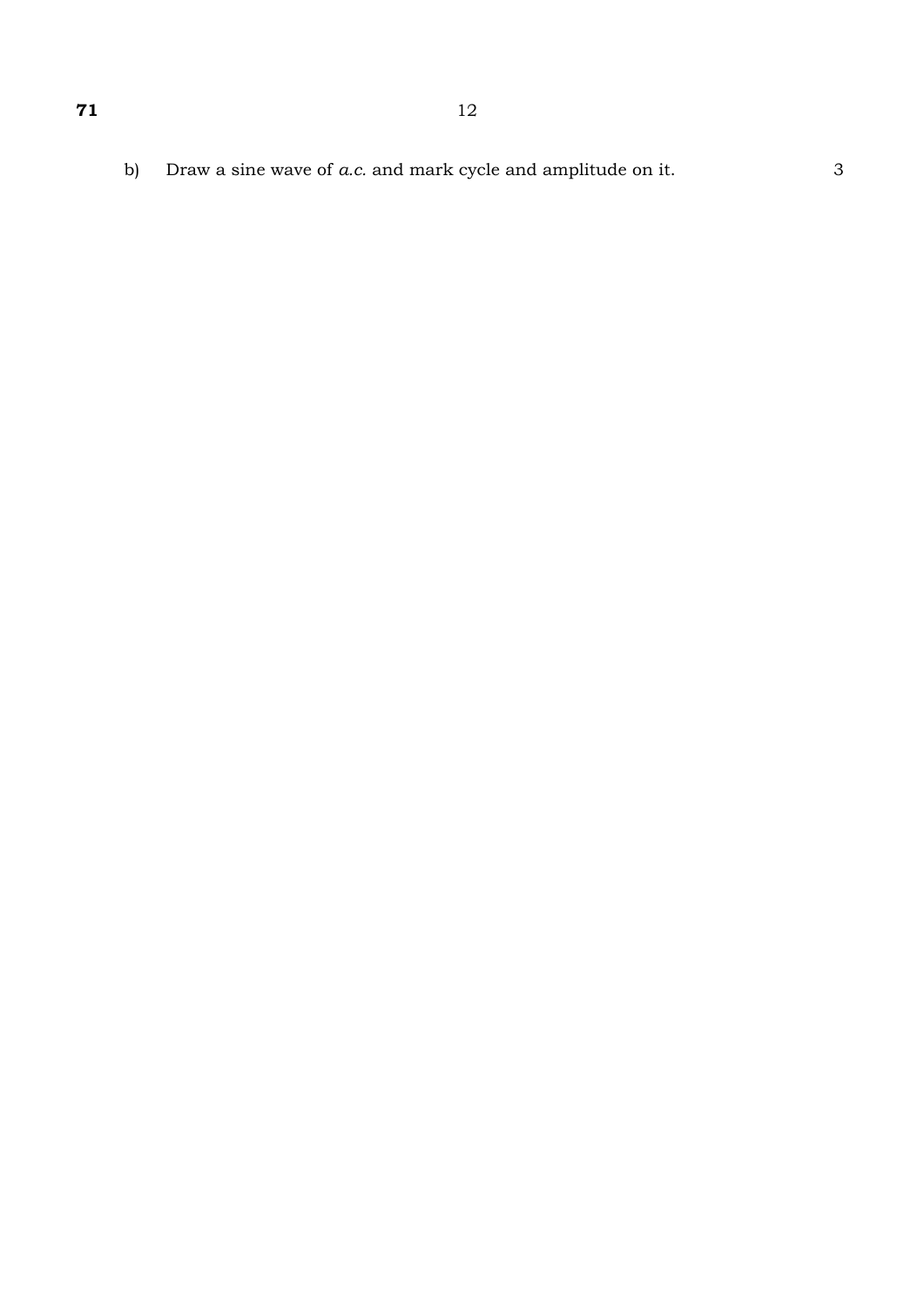With a neat sketch explain the construction and working of thermostat.  $\overline{5}$  $\mathbf{c})$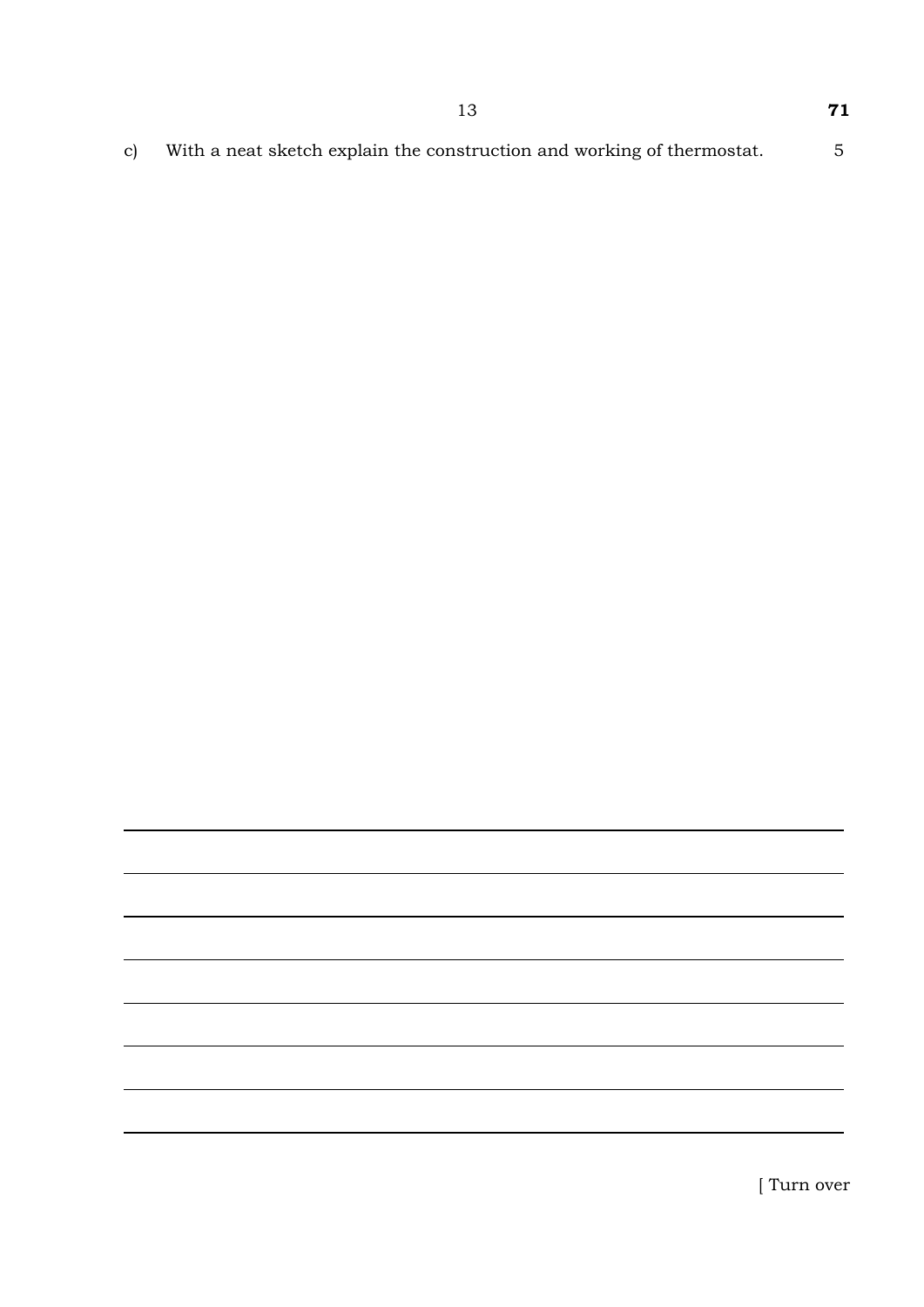| a) | Write a short note on indoor wiring.                                            |
|----|---------------------------------------------------------------------------------|
|    |                                                                                 |
| b) | What is a transformer ? Name the three types of transformers according to their |
|    | constructions.                                                                  |
|    |                                                                                 |
|    |                                                                                 |
|    |                                                                                 |
|    |                                                                                 |